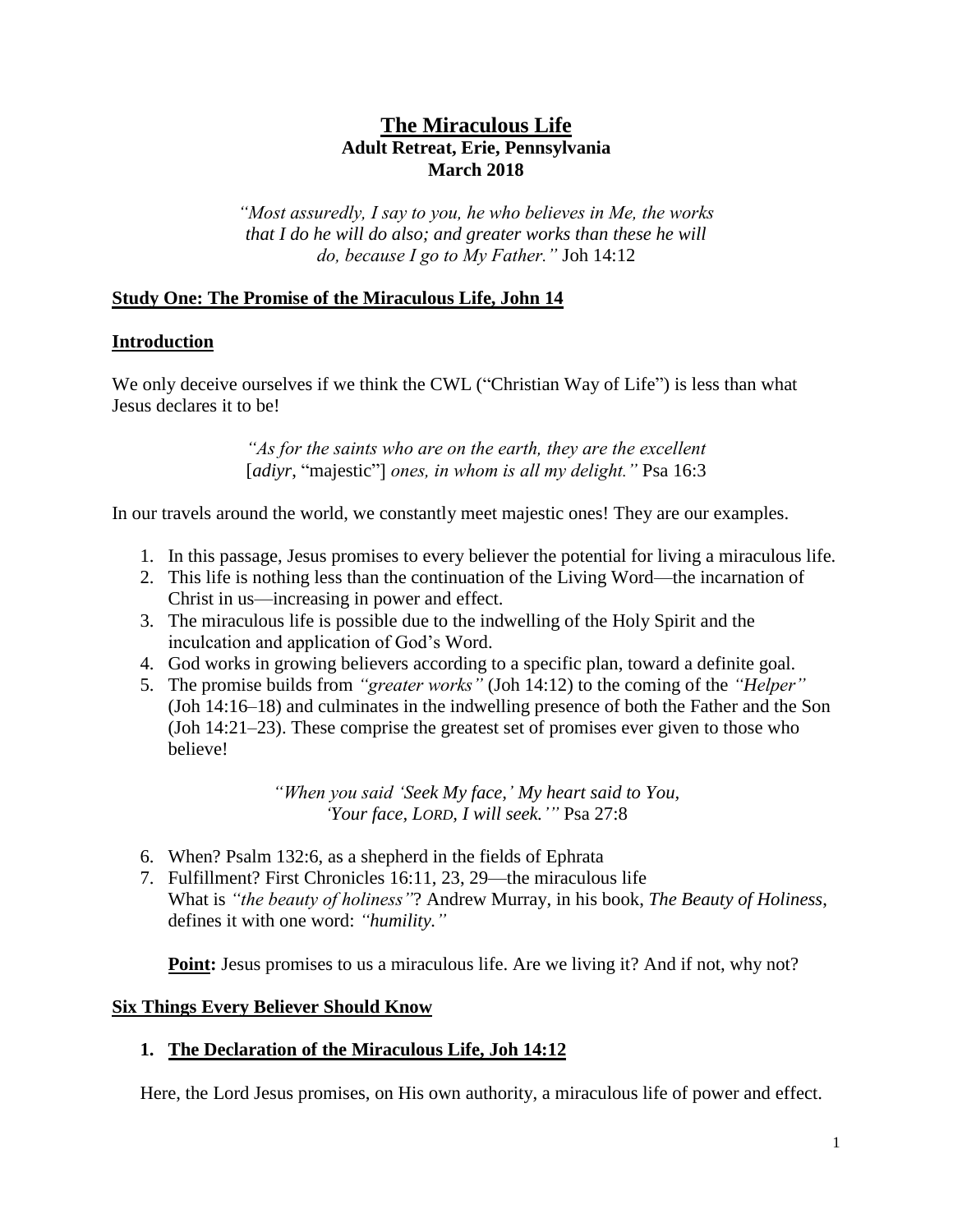*"Greater works than these he will do"* leaves no room for avoidance!

A quote/paraphrase from a class I taught over twenty years ago: "Every believer in Jesus Christ, born from above by the power of the Holy Spirit, has the potential for nothing less than to change his or her world, and having historical impact that will affect eternity."

## **2. The Conditions for the Miraculous Life, Joh 14:12b**

The promise given here is dependent on the phrase, *"he who believes in Me."* The pres. ptc. of *pisteuo* is a substantive, speaking not only of the person, but also of that which characterizes him/her. It is consistent, habitual faith.

The foundation of Paul's theology is from Hab 2:4; *"the just shall live by faith"* (Rom 1:17; Gal 3:11; Heb 10:38). The first of these books is written to Gentiles and Jews, the second to Gentiles, the third to Jews.

The quote is written in such a way that it can be read two ways:

- a. Those who are just/justified find eternal life through faith.
- b. Those who are just (believers) are to live by faith.

Paul hints at his goal in the book of Romans with the phrase: *"from* [*ek*] *faith to* [*eis*] *faith"* (Rom 1:17).

I take Jesus' meaning to be: "He who keeps on consistently believing in Me." Paul actually develops Jesus' meaning through an entire book! (Romans)

*"The gospel of Christ reveals the power of God because it reveals the righteousness of God,"* Randolph O. Yeager, *The Renaissance New Testament.*

## **3. The Basis of the Miraculous Life, Joh 14:12c**

The miraculous life is made possible by the resurrection, ascension, and present session of Jesus Christ at the Father's right hand.

**Point:** Too many believers are aware of Jesus' experience up to the resurrection but are ignorant of His present session. Yet, this is the basis of all of Paul's theology. What is Christ doing now?

- a. Preparing us a place, Joh 14:2
- b. Interceding on our behalf, Rom 8:33–34
- c. Reigning in the midst of His enemies, Psa 110:1–2
- d. Reigning through Spirit filled believer-priests, Psa 110:3–4; Rom 5:17, 21; 1Co 15:25

*"Because I go to My Father …"* Only Christ reigning in Heaven could ever make possible the supernatural life of believers on Earth.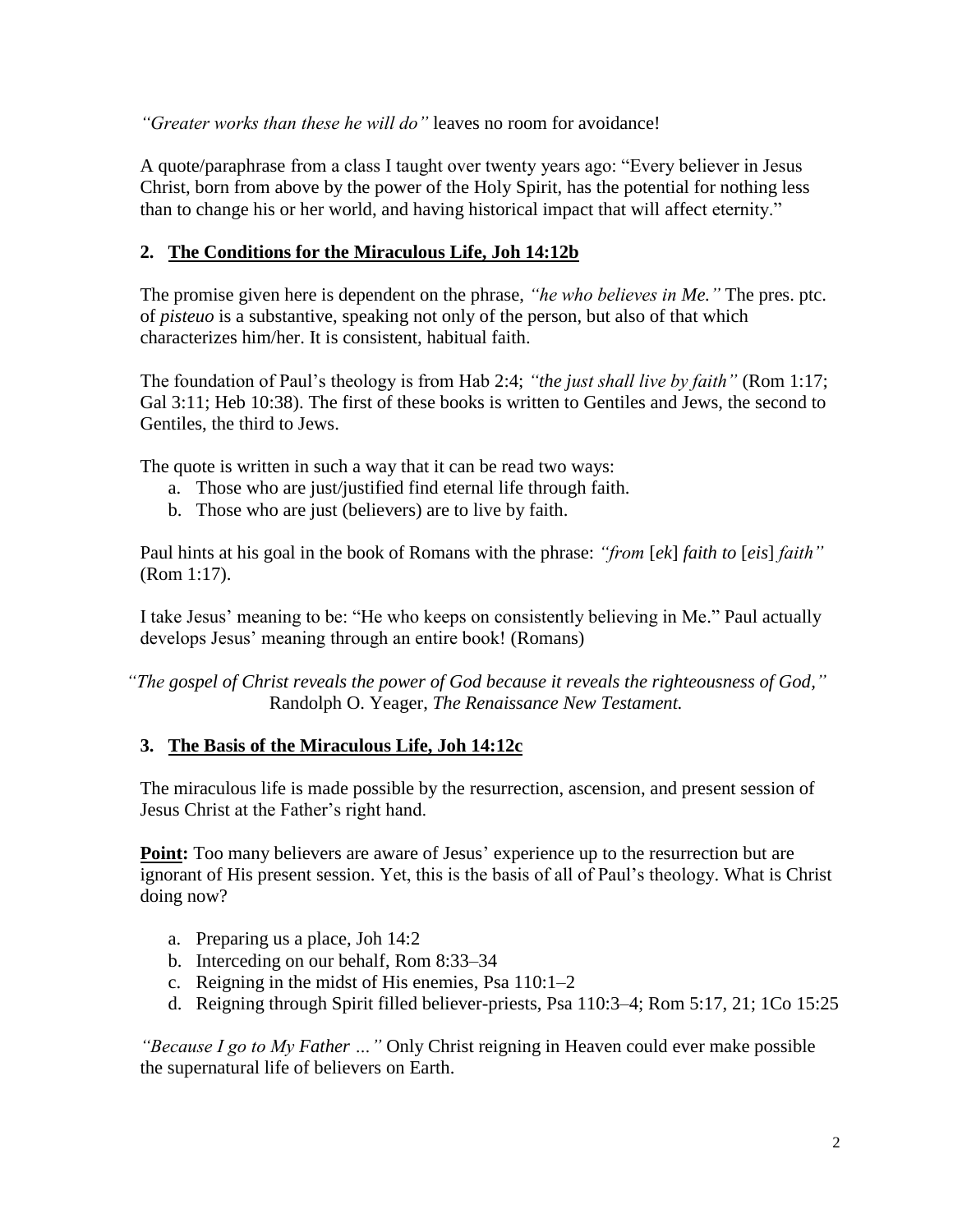a. Because it is based on His resurrected authority as God/man

*"The LORD said to my Lord, 'Sit at My right hand, till I make Your enemies Your footstool.' The LORD shall send the rod of Your strength out of Zion. Rule in the midst of Your enemies." Psa 110:1–2* Remember Mat 28:18, *"All authority … in heaven and on earth."*

b. Because only then could the Holy Spirit be given to us

*"But this He spoke concerning the Spirit, whom those believing in Him would receive; for the Holy Spirit was not yet given, because Jesus was not yet glorified."* Joh 7:39

c. Because the baptism of the Holy Spirit, placing us "in Christ," makes possible our transformation and conformity to Jesus Christ in His life and death

*"… do you not know that as many of us as were baptized into Christ Jesus were baptized into His death? ... For if we have been united together in the likeness of His death, certainly we also shall be in the likeness of His resurrection."* Rom 6:3, 5

**Point:** At the moment of salvation, believers are united (*sumphutos*, "grafted in") with Christ in His death (the benefits of the cross, Eph 1:3), burial, and resurrection—**positionally**. But only through spiritual growth are we united with His resurrection power **experientially**.

Note the change of tense, *"we have been united together in the likeness of His death … we also shall be in the likeness of His resurrection"* (emphasis added).

Paul anticipates this transformation in Rom 8:11, when he says:

*"But if the Spirit of Him who raised Jesus from the dead dwells in you, He who raised Christ from the dead will also give life*  [resurrection life, Rom 6:4; 7:6] *to your mortal bodies through His Spirit who dwells in you."*

This is nothing less than resurrection life, through the combination of spiritual growth and the filling ministry of the Holy Spirit.

#### **4. The Mechanics of the Miraculous Life, Joh 14:13–14**

*"Whatever you ask in My name, that will I do."* Joh 14:13 (NASB)

Jesus tells us here that the means of these *"greater works"* (Joh 14:12) is through effective prayer. The phrase *"in My name"* is equivalent to *"according to His will"* in 1Jo 5:14–15.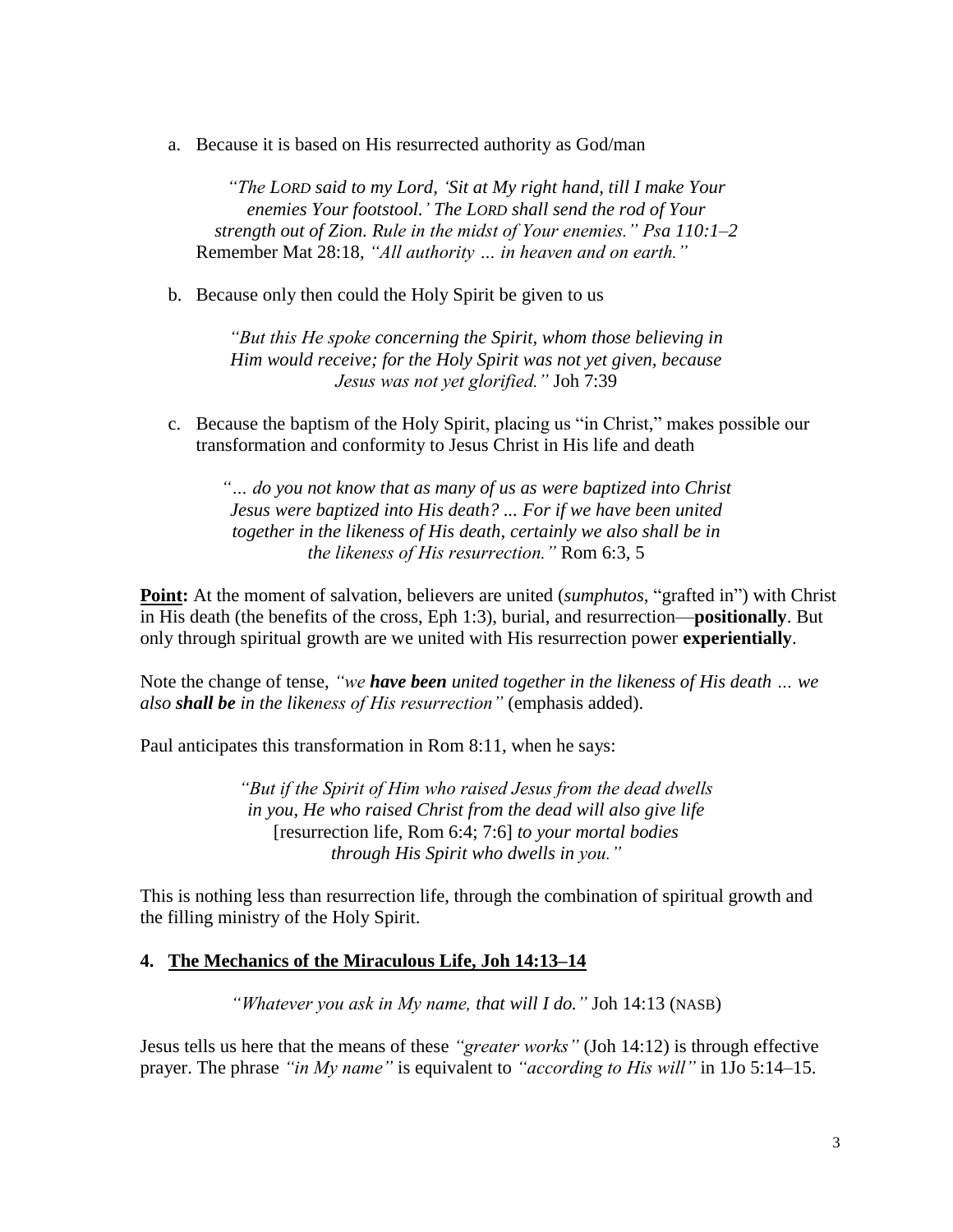# **Principle**

Effective prayer not only asks for what is according to the revealed will of God (in other words, biblical prayers), but also prayer on the basis of doing the will of God (obedience).

Paul tells us that faith leads to obedience (Rom 1:5). Jesus tells us that love produces obedience (Joh 14:13). Hebrews tells us that *"without faith it is impossible to please God"*  (Heb 11:6). There is no contradiction, since faith produces hope, and hope produces love (1Co 13:13; Col 1:4–5; 1Th 1:3; 5:8; Heb 6:10–12).

## **5. The Power Source of the Miraculous Life, Joh 14:15–18**

Genuine love of Christ is demonstrated by obedience to His Word.

*"If you love Me"* is in the third-class condition. This means it is potential, but not certain. Personal volition is involved.

Jesus explains here how it is possible that weak and frail human beings can be enabled and empowered to do these *"greater works."* It requires that we be submissive—yielded, to the indwelling Spirit of God.

*"I will ask the Father"—*Jesus' prayers are always *erotao* (Joh 14:16), "the request between equal parties." Our prayers are always *aiteo* (Joh 14:13–14), "the request of an inferior to a superior."

*"Another Helper"—allon parakleton*—another of the same kind as Jesus *Parakleton* can mean helper, leader, mentor, advocate, commander, etc. Only the Spirit of God can produce the love of God in and through us (Rom 5:5; Gal 5:6).

When believers are filled by the Spirit, *"the love of Christ compels us …"* (2Co 5:14). This is subjective genitive (Christ's love for us), not objective genitive (our love for Him, although this could be implied).

*"The Spirit of Truth"* (*cf.* Joh 15:26; 16:13)—only the Spirit of God can produce the works of God. Jesus prays to the Father, the Father sends down the Holy Spirit, the Spirit works according to the truth of God's Word.

## **How God Works**

- 1. God the Father accomplished His work through His Son, in His life, death, and resurrection.
- 2. God the Son, Jesus Christ, accomplishes His work through the Spirit.
- 3. God the Holy Spirit accomplishes His work through God's Word.
- 4. God's Word, *"living* [alive] *and powerful"* (Heb 4:12), accomplishes its intended purpose and effect through the believer.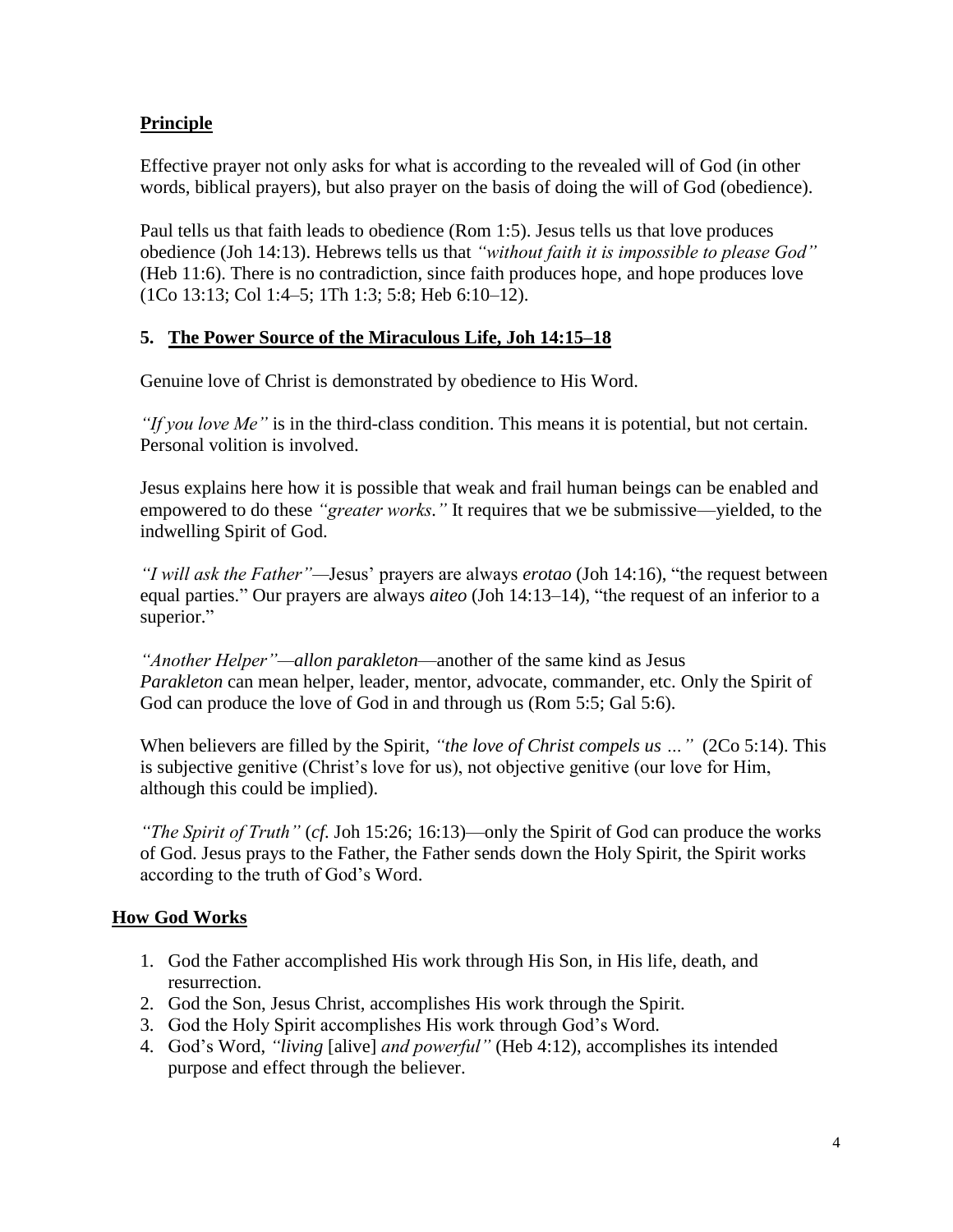5. The believer in Jesus Christ can only accomplish the will and the work of God through faith (Hab 2:4; Rom 1:17; Gal 3:11; Heb 10:38).

**Point:** The permanent indwelling of the Spirit is the key to all His "help." The word translated *"Helper"* (*parakletos*) could be translated "helper, comforter, advocate, trainer, mentor" etc. It was used four main ways in ancient Greece:

- a. Of a mother, comforting a child who had fallen down
- b. Of a father, instructing, and disciplining a son
- c. Of a military commander, exhorting his troops in the face of the enemy
- d. Of a lawyer, arguing the case of his client

## **6. The Reward of the Miraculous Life, Joh 14:19–23**

The highest objective of the indwelling of the Holy Spirit is to prepare a dwelling-place in the soul for the Father and the Son.

> *"Now he who keeps His commandments abides in Him, and He in him."* 1Jo 3:24 *"He who abides in Me, and I in him, bears much fruit, for without Me you can do nothing."* Joh 15:5

#### **The Order of Events**

- 1. First comes the love for Christ (objective genitive), which is a response to His love for us (1Jo 4:9, 19).
- 2. This love leads to taking personal possession of His Word.
- 3. Possession of His Word in our souls, combined with faith, then produces the fruit of obedience.
- 4. The Holy Spirit is active at every stage of the process, and this is called "being filled by means of the Holy Spirit" (*"full of the Holy Spirit and wisdom … full of faith and power …"* Act 6:3, 8; Eph 5:18).

## **The Outcome of Abiding**

*"I will love him and manifest Myself to him … My Father will love him, and We will come to him and make Our home with him."* Joh 14:21, 23

- 1. There will be a supernatural impartation of Jesus Christ to the soul. The verb *emphanizo* means "to inform or to impart knowledge." It also means "to give inner light" (*cf.* Eph  $1:17-18$ ;  $3:16-17$ ).
- 2. This will result in a greater relationship of love with both Father and Son.
- 3. They will both come and indwell that believer, making the soul a home and a temple, for Father, Son, and Spirit—the divine family.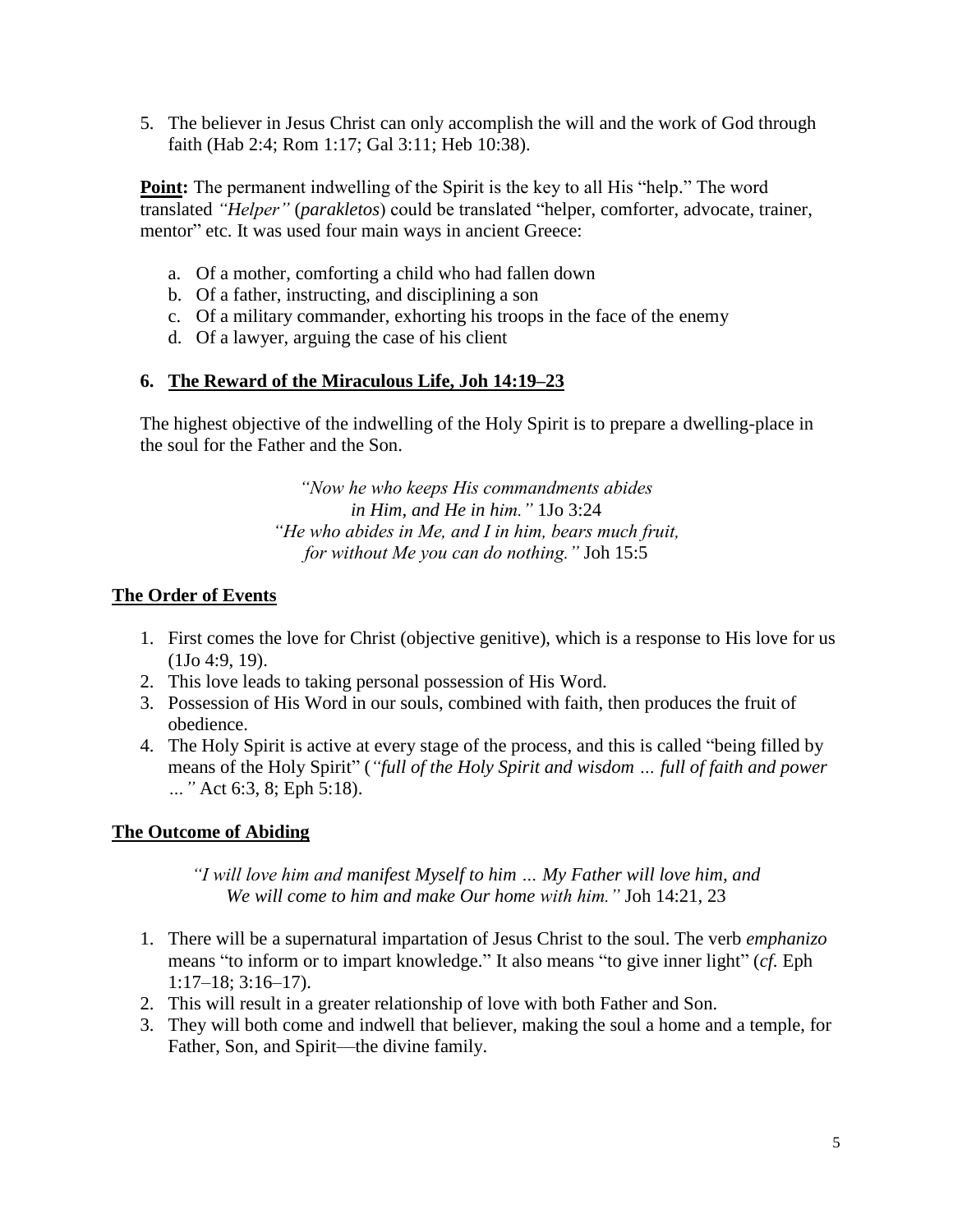*"The Christian who loves Jesus Christ is going to be favored with a special course in Christian Education, where the syllabus of the course is Christ and His kingdom and the teacher is Christ Himself! He has promised, 'I will make Myself clear to him.' Often Christians … complain that their Christian lives are drab and uninspiring. Let them matriculate in His university and enroll in His course which may be entitled, Jesus Christ the Lord—His Glory, Beauty, Majesty, and Power! There is a prerequisite for the course. We must know His commandments. And there is a tuition cost. We must obey His commandments. It is taught at the graduate level. The class meets every day from the time the sinner is saved until the course is finished. There will be a final examination (2Co 5:10)."* Randolph O. Yeager, *The Renaissance New Testament*, on John 14:21, Vol. 8, pp. 108–109*.*

> *"Take My yoke upon you and learn from Me, for I am gentle and lowly in heart, and you will find rest for your souls."* Mat 11:29

*"But you have not so learned Christ, if indeed you have heard Him and have been taught by Him, as the truth is in Jesus."* Eph 4:20–21

#### **Conclusion**

The miraculous life can only be learned from Christ Himself, through the knowledge of His Word, empowered by the Spirit, and bringing glory to the Father.

In our travels, we constantly meet men and women who are living examples of the miraculous life. We will meet them in this study. They live by daily making installments and investments in the miraculous life.

Small steps of Bible study, prayer, and obedience are down-payments on the miraculous life.

Have you made any down-payments today?

#### **Study Two: The Genesis of the Miraculous Life**

The miraculous life begins with supernatural birth accomplished by the Holy Spirit.

#### **1. The Virgin Birth of the Lord Jesus Christ**

*"… that which is conceived in her is of the Holy Spirit. And she will bring forth a Son, and you shall call His name Jesus, for He will save His people from their sins."* Mat 1:20b–21

No one familiar with the virgin birth would question the miraculous incarnation of Jesus Christ. This was the precise moment in history that the *"mystery of godliness"* began.

> *"And without controversy great is the mystery of godliness: God was manifested in the flesh …"* – 1Ti 3:16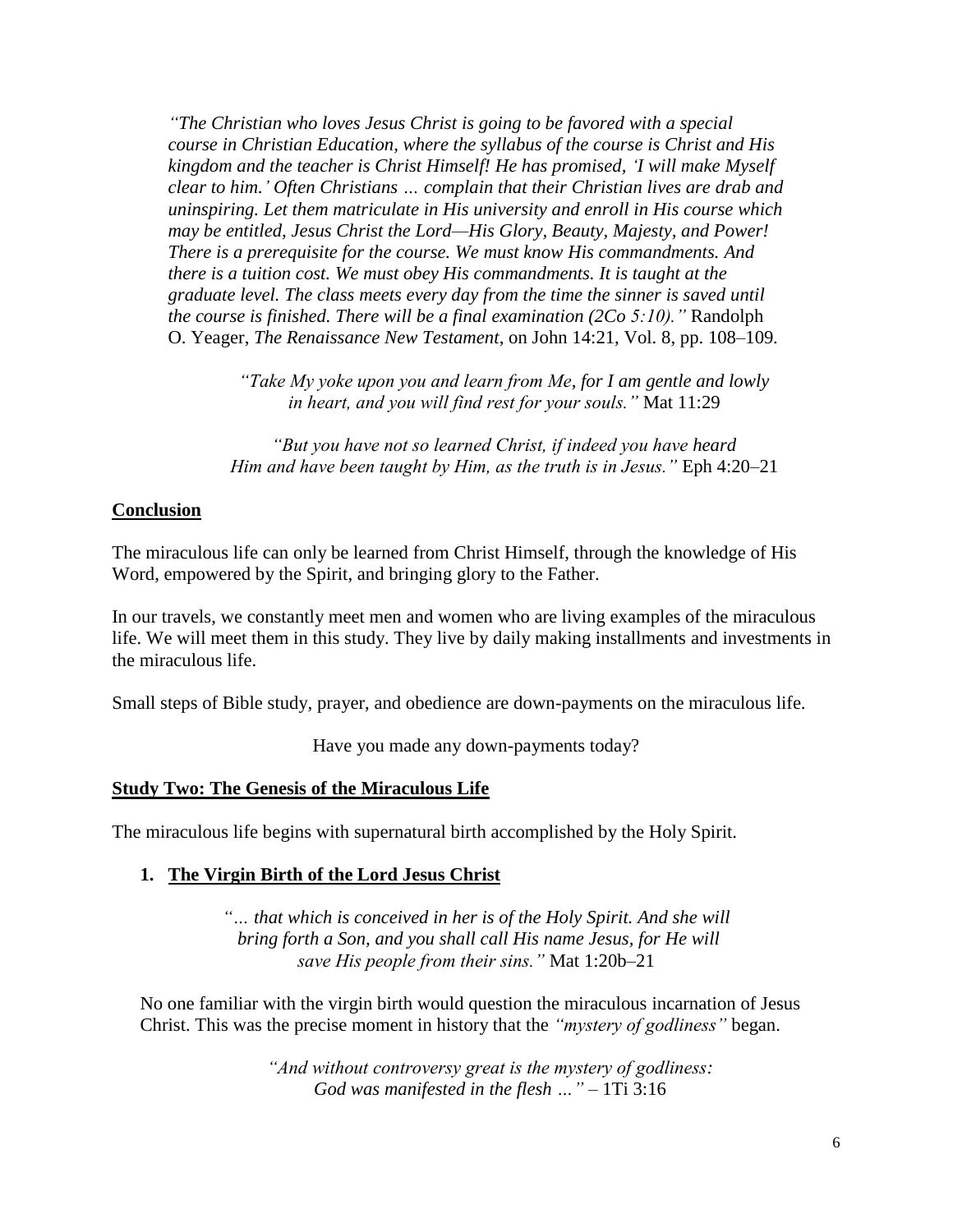This will be the subject of our conference in the Shenandoah Valley (Virginia), May 11–13, 2018. The historical/eternal impact of this is summarized in Rev 12:1–12. It was the beginning of the victory of Christ in the spiritual war—the angelic conflict (Gen 3:15; Psa 2:12; Psa 110:1–4).

# **2. The Spiritual Birth of the Believer**

*"Most assuredly, I say to you, unless one is born again, he cannot see the kingdom of God … Do not marvel that I said to you, 'You must be born again.'"* Joh 3:3, 7

Every child of God is *"born of the Spirit"* (Joh 3:8). This birth is the consequence of faith in Jesus Christ. When Nicodemus asked, *"How can these things be?"* Jesus answered, seven times (Joh 3:10–21), *"believe in the Son of Man."* Any other teaching (Calvinism) is false, *i.e.*, regeneration before faith, which contradicts the order expressed in Joh 1:12–13; Act 15:7–8; Rom 10:17; Eph 1:13–14; 2:8–10. The order is always:

- a. hear the Word of God,
- b. receive it by faith, and
- c. receive the regenerating work of the Spirit.

It is no small thing to willfully violate God's revealed order of things!

The spiritual birth (regeneration) is effected in the lives of those who believe by the power of the Holy Spirit.

*"Not by works of righteousness which we have done, but according to His mercy He saved us, through the washing of regeneration and renewing* [making new, new creation, 2Co 5:17] *of the Holy Spirit, whom He* [God the Father] *poured out on us abundantly through Jesus Christ our Savior."* Tit 3:5–6

**Point:** Supernatural birth assumes the purpose of supernatural life—the miraculous life which *"He* [God] *purposed in Himself"* before time began (Tit 1:1–2; Eph 1:9).

## **3. Ten Divine Undertakings of the New Birth**

- a. Redemption: 1Co 1:30; Eph 1:7; 1Pe 1:19 On the cross Jesus Christ paid our spiritual debt in full.
- b. Propitiation: Rom 3:24–25; 1Jo 3:2; 4:10 God the Father was fully satisfied with the work of Christ for us.
- c. Forgiveness: Rom 4:7; Col 1:14; 1Jo 2:12 All our sins—past, present, and future—are forgiven forever.
- d. Reconciliation: Rom 5:10; 2Co 5:19; Col 1:21–22 We are transformed from enemies into beloved children of God.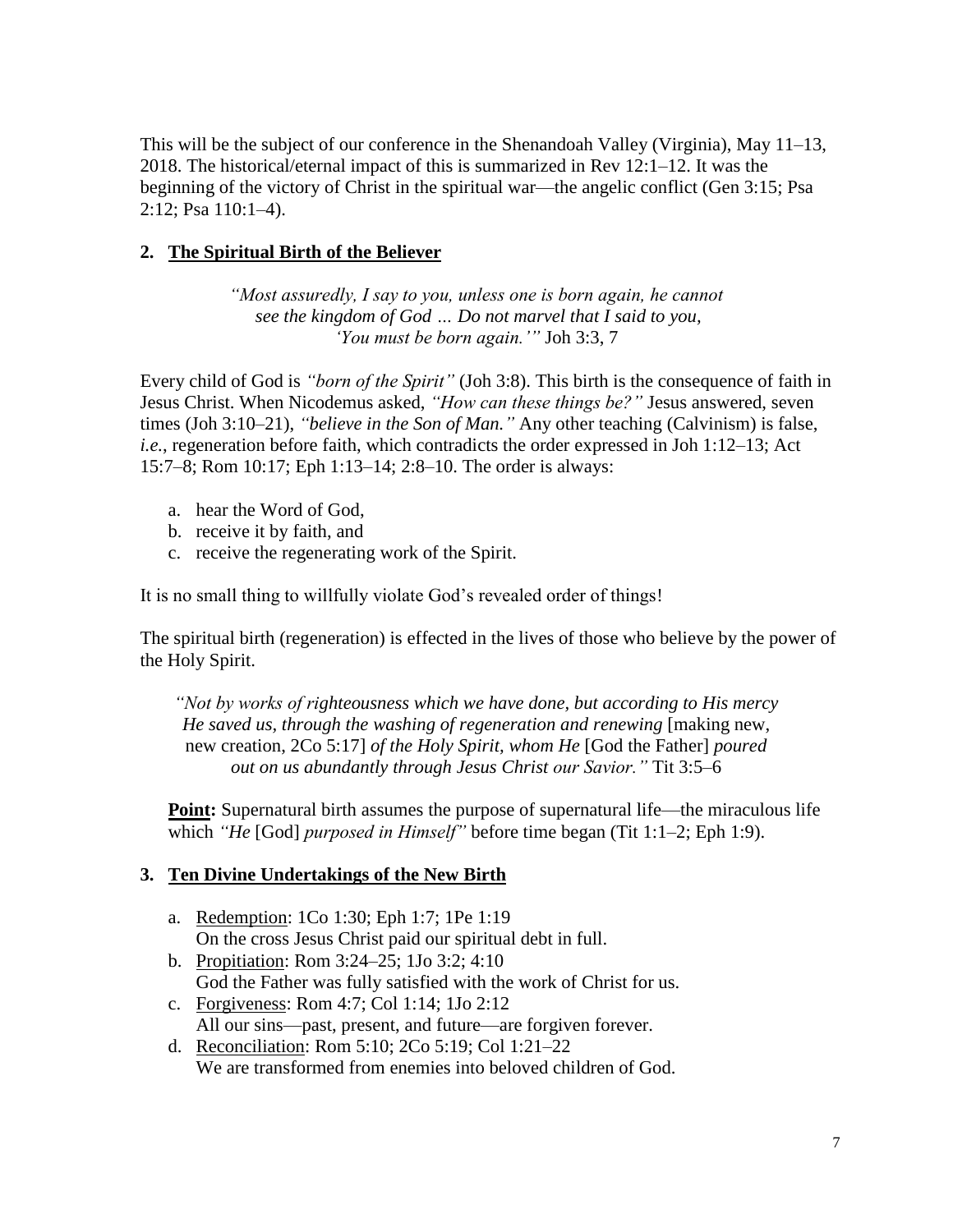- e. Justification: Rom 3:24; 5:1, 9; 1Co 6:11 By faith in Christ we are declared righteous before God.
- f. Regeneration/New birth: Joh 3:3, 7–8; Tit 3:5 We are born of the Spirit into the family of God.
- g. Sanctification: 1Co 1:2; 6:11; Heb 2:11 We have been set apart from the world as God's possession.
- h. Salvation: Rom 1:16; 1Co 1:18 We are delivered from all condemnation—given eternal life.
- i. Accepted/Access: Rom 5:2; Eph 1:6; 2:18; Heb 10:19–22 Because we are "in Christ" we have access to the Father.
- j. Adoption/Inheritance: Rom 8:15–17; Gal 4:5; Eph 1:5; 1Pe 1:4–5 Adoption places us into the family of God with all the privileges and powers of adult sons—with the certainty of inheritance.

These are but a few of the many great provisions God has made for those who trust in Jesus Christ. How tragic that too often believers live in ignorance of their exalted position in Christ!

# **Conclusion**

Just as Christ's birth anticipated His life, ministry, death, and resurrection—even so ours anticipated the outworking of the amazing plan of God for our lives!

Is the miraculous life at work in you?

# **Study Three: The Miraculous Life Involves Supernatural Growth and Focus**

*"I press toward the goal of the upward call of God in Christ Jesus."* Phi 3:14 (NASB)

Birth naturally anticipates growth, and effective growth demands focus.

We live in a generation of men and women who have never "grown up." The reason is that, beginning in the 1950s, the focus and goal has been shifted from "growing up" to the selfcentered object of "getting what I want."

# **1. Jesus' Early Focus and Growth, Luk 2:39–40, 48–52**

Note how the growth of the boy Jesus is linked to His spiritual focus. Because He *"must be about* [His] *Father's business,"* His growth was goal driven!

# **2. The Necessity of Focus in the Believer's Growth, 2Co 3:18; 5:14ff**

If we aim at nothing, we will hit it every time! Remember the story of the "crack shot" from an early American village: "I just shoot, then paint the target around the bullet hole."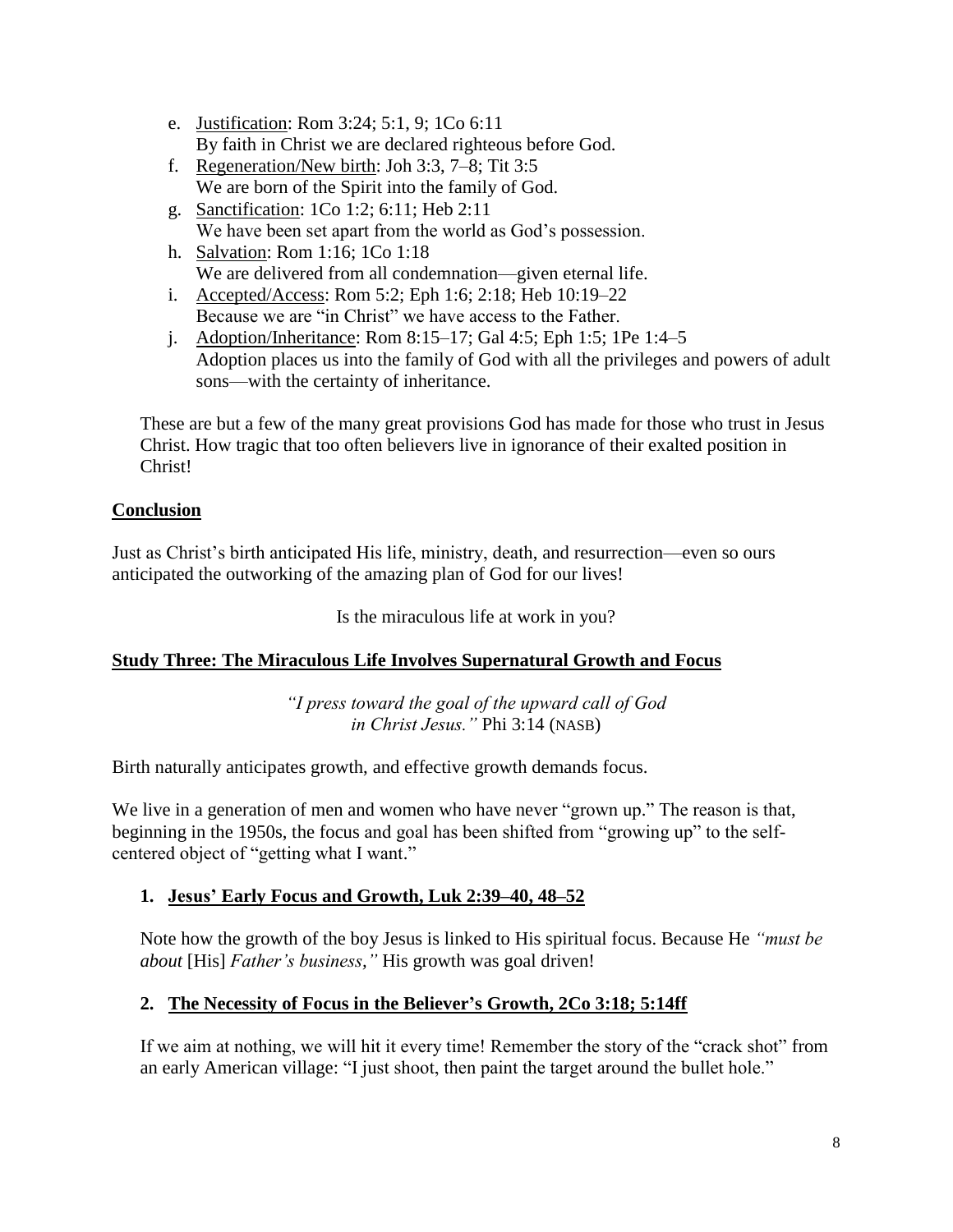• In 2Co 3:18, we see that the focal point is the glory of God, in ever-increasing **measure**. The miraculous life is incremental.

## **The Seven Measures of the Miraculous Life**

- 1. The measure of **faith** (Rom 12:3)
- 2. The measure of **the Spirit** (Joh 3:34, no measure to Christ)
- 3. The measure of one's **spiritual gift** (Eph 4:7)
- 4. The measure of our **sowing** (Luk 6:38; Gal 6:7)
- 5. The measure of our **ministry** (2Co 10:13–15; 12:7)
- 6. The perfect measure of **Christ's standard** (Eph 4:13) It is this measure that all our lives and service will be measured by. This proves that we are to be living examples of the life of Christ.
- 7. The measure of our **eternal reward** (Luk 6:37–38; Mat 6:1, 2, 4, 5, 16, 18, 20–21; 1Co 3:11–15; Gal 6:7–8)

# **3. The Pattern of Growth**

- a. *"from faith to faith,"* Rom 1:17—spiritual birth to growth
- b. *"from strength to strength,"* Psa 84:7—spiritual growth to maturity
- c. *"from glory to glory,"* 2Co 3:18—reflected in this life, rewarded in eternity

# **4. The Five Daily Disciplines**

- a. Washing—Joh 13:3–5, 15; 1Jo 1:9
- b. Eating—Mat 4:4; Joh 6:35
- c. Walking/talking—Joh 15:7–8; Gal 5:16; 1Jo 1:7
- d. Working—Eph 2:10; Tit 2:14
- e. Resting—Mat 11:28–30; Heb 4:3

It is impossible to apply these disciplines and not grow spiritually.

## **Conclusion**

One cannot sustain growth, nor service, without a goal!

What is the ultimate spiritual goal to which you are aiming?

## **Study Four: Supernatural Preparation and Power of the Miraculous Life**

*"The Spirit of the LORD is upon Me, because He has anointed Me to preach the gospel to the poor; He has sent Me to heal the brokenhearted, to proclaim liberty to the captives …"* Luk 4:18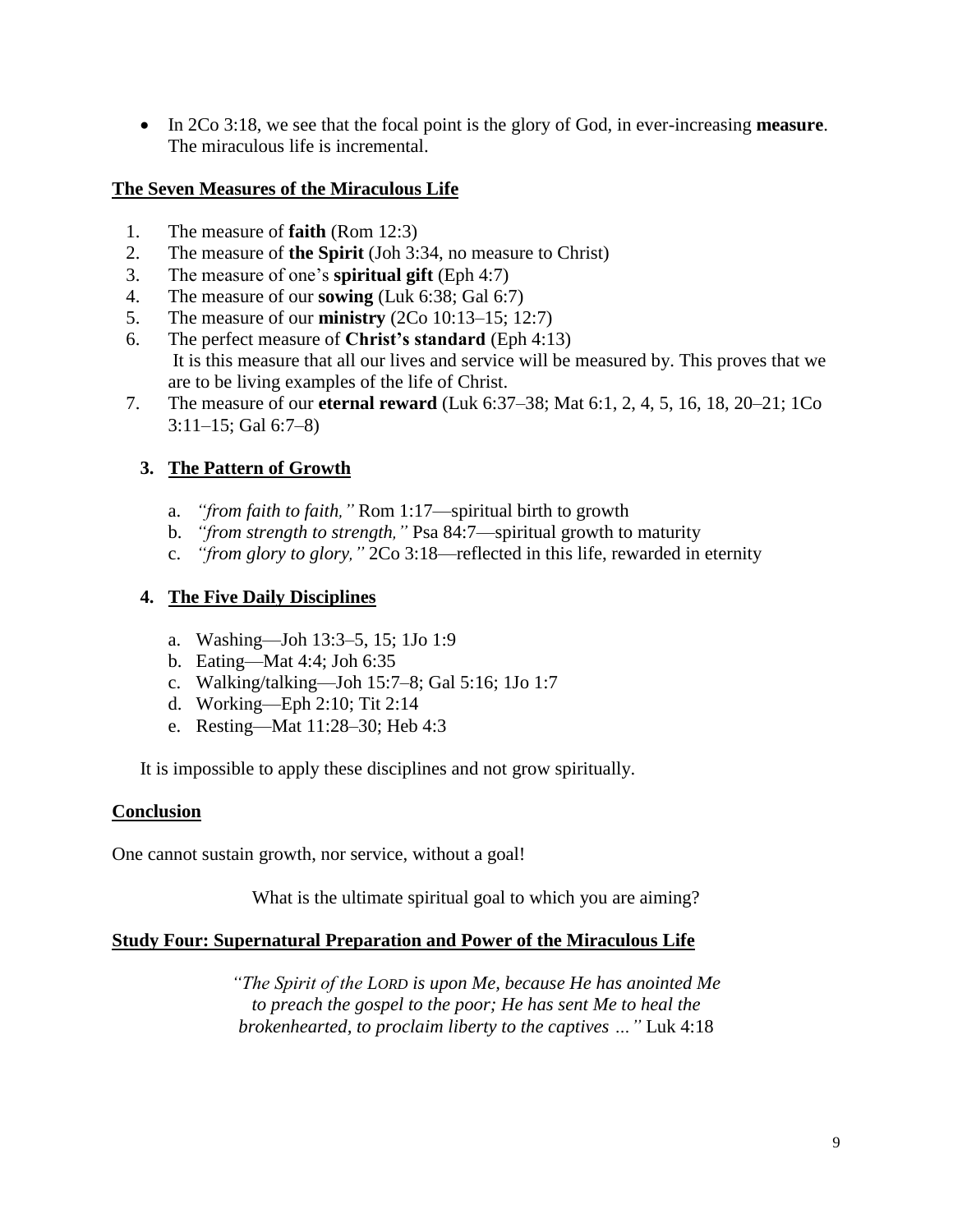## **The Clear Pattern of Spiritual Life Demonstrated by Jesus**

In reading the beginning of Jesus' ministry, a clear pattern is laid out.

### **1. The Anointing of the Holy Spirit, Luk 3:22**

At the baptism of Jesus, two identifications were taking place: the first was physical, the second was spiritual:

- a. Jesus was identifying Himself with sinful Israel (and by extension, with the sinful world). Remember that John's baptism was a *"baptism of repentance for the remission of sins"* (Mat 3:11; Mar 1:4). This is why John was shocked when Jesus came to him (Mat 3:13–15).
- b. The second was identification of Jesus as the promised, and long-awaited, Messiah (Joh 1:29–34).

#### **2. The In-Filling of the Spirit, Luk 4:1**

Even though the Scripture tells us that:

*"For He whom God has sent speaks the words of God, for God does not give the Spirit by measure* [to Him].*"* Joh 3:34

Yet, Jesus lived out—in advance and in perfect degree—the life that God has planned for us. Therefore, He must be *"filled* [by means of] *the Holy Spirit"* (Luk 4:1).

*"The Second Person of the Godhead yielded completely to the Third Person of the Godhead … Note that to be filled with the Holy Spirit is to be led by the Spirit. So are all Christians who are filled and therefore directed. Spirit-filled people never make mistakes. It is an ideal unattainable while we are in the flesh, but is a goal worth striving to achieve … Jesus was led continuously …"* Randolph O. Yeager, *The Renaissance New Testament,* Vol. 4, p. 292.

#### **3. The Leading, Compelling of the Spirit, Luk 4:1b**

Being led by the Spirit is the natural (or supernatural) outcome of being filled by Him. As Paul makes clear, those who are consistently led by the Spirit reflect His character in this life and will be joint heirs in eternity.

> *"For as many as are led* [*ago—*pres. pass. ind.] *by the Spirit of God, these are the* [*huios*—"mature"] *sons of God … heirs of God and joint heirs with Christ, if indeed we suffer with Him that we may also be glorified together."* Rom 8:14, 17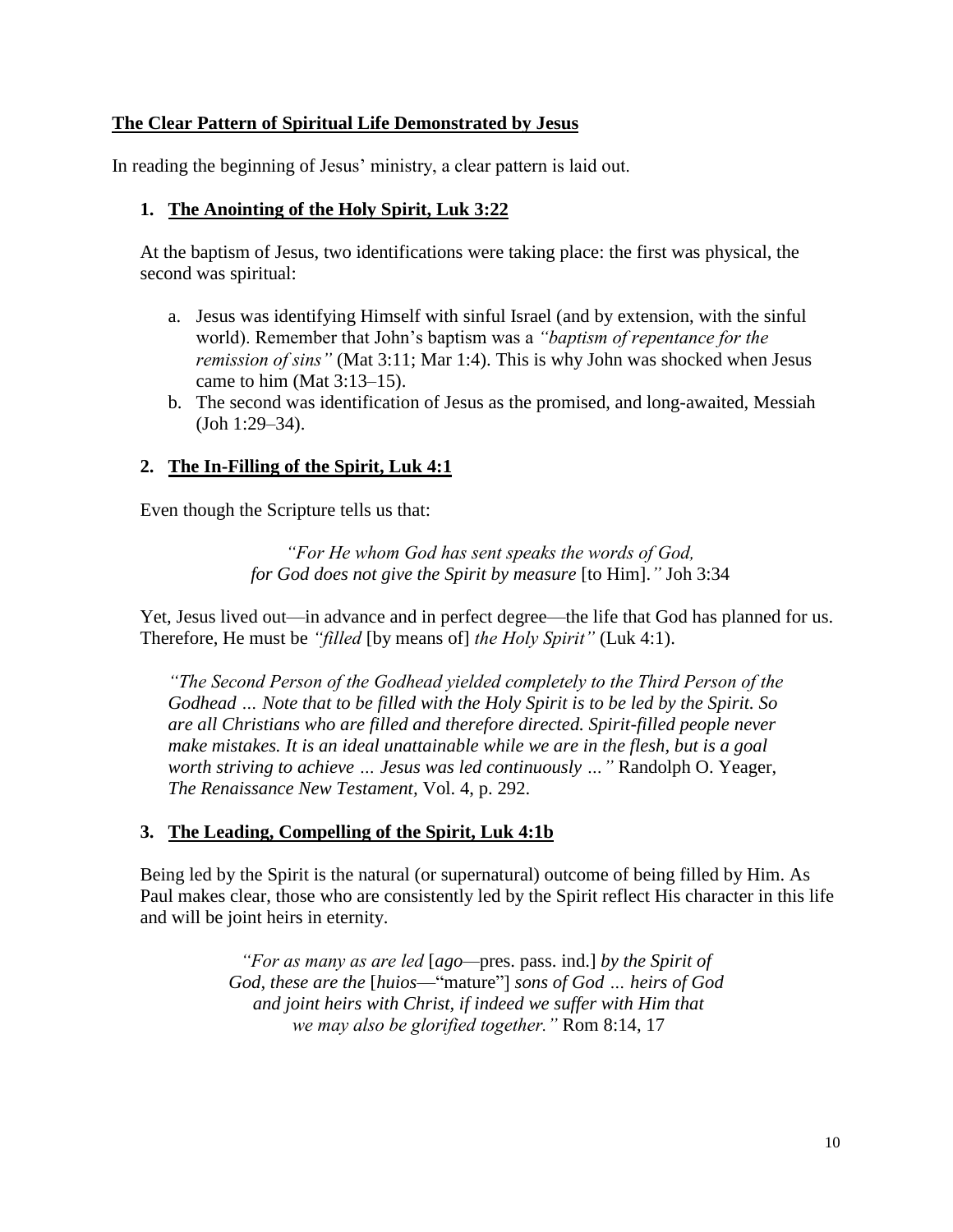*"For the love of Christ compels us …* [for] *He died for all* [the whole world]*, that those who live* [believers] *should live no longer for themselves, but for Him who died for them and rose again."* (2Co 5:14–15)

## **4. The Empowering of the Spirit, Luk 4:14**

It is the purpose of the Holy Spirit to empower and enable human beings to act in the power of God. Samson is an example of one of the weakest of men, spiritually, who was given supernatural power to accomplish God's will and plan (Jdg 13:1–5). The Nazarite vow was an outward picture and portrayal of submission to and filling by the Holy Spirit.

Paul's prayer for the Ephesian believers (and for us) was that we would not miss this critical component of the supernatural life (Eph 3:14–19).

# **5. Ministry of the Word by the Spirit, Luk 4:18–19**

The progression, as it is revealed in this passage, is:

- a. Anointing, Luk 3:22—for us, the baptism of the Spirit
- b. Filling, Luk 4:1a—for us, the result of yielding
- c. Leading, Luk 41b—for us, the effect of His filling
- d. Empowering, Luk 4:14—for us, the result of growth
- e. Effective ministry, Luk 4:17–19—Again, each of us has been gifted and enabled for some effective ministry, according to the plan of God (Rom 12:3–8; Eph 4:11–16).

There simply is no effective ministry apart from these stages being fulfilled in us.

## **6. Plundering of the Enemy, Mat 12:28–30**

Although separated from the context of Luke 4, this is the logical and practical result of effective ministry:

*"I cast out demons by the Spirit of God … how can one enter a strong man's house and plunder his goods … He who is not with Me is against Me, and he who does not gather with Me scatters abroad."* Mat 12:28–30

There is a very strong and sobering point made here by Jesus. If we do not submit to the ministry of the Holy Spirit and participate in the in-gathering of souls, we will work against Him and scatter souls from Him!

## **Five Spiritual Commands**

- 1. *"Be filled with* [by] *the Spirit"*—Eph 5:18; *cf.* Col 3:16–17
- 2. *"Walk* [by means of] *the Spirit"*—Gal 5:16, 25
- 3. *"Do not grieve the Spirit"*—Eph 4:30
- 4. *"Do not quench the Spirit"*—1Th 5:19
- 5. Bear the fruit of the Spirit—Joh 15:4–5; Gal 5:22–23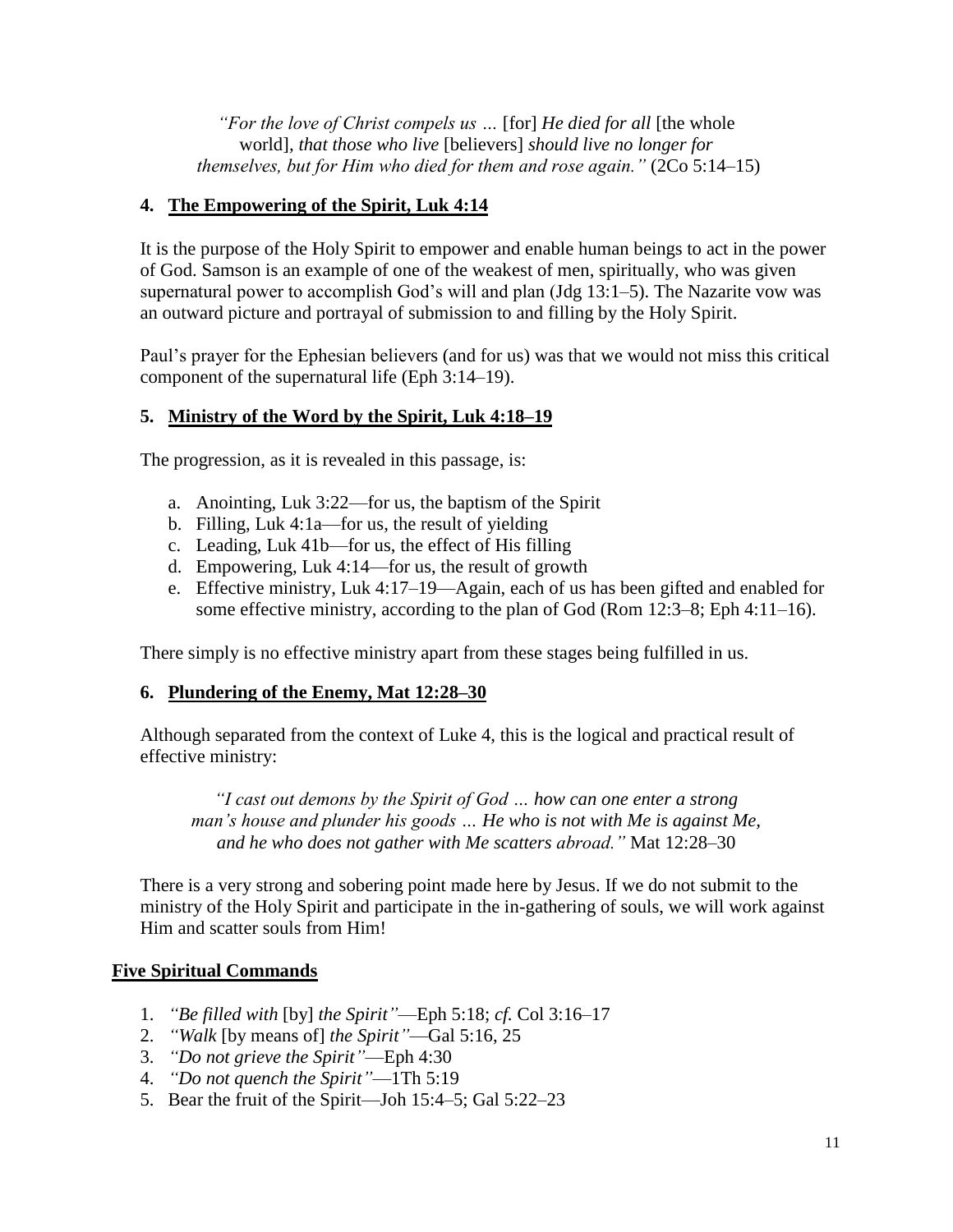### **Study Five: A Supernatural Life of Effective Prayer, Mar 1:35**

*"Now in the morning, having risen a long while before daylight, He went out and departed to a solitary place, and there He prayed."*

*"… Greater works than these he will do … And whatever you ask in My name, that I will do …"* Joh 14:12–13

*"If you abide in Me, and My words abide* [live] *in you, you will ask what you desire, and it shall be done for you."* Joh 15:7

**Principle:** *"If effectiveness is doing the right things, efficiency is doing things right,"* Tim Ferriss, quoted by Tim Larkin in *When Violence is the Answer*, p. 195.

We may be effective in praying, but not efficient in results.

#### **1. The Prayer Life of the Savior**

As in all things, the prayer life of the Lord Jesus is the example and standard to which believers ought to aspire. Consider the variety of His prayer life:

- a. He prayed early in the morning, Mar 1:35.
- b. He sought isolation for prayer, Mat 14:23.
- c. He prayed often, Luk 5:16.
- d. He prayed for extended times, Luk 6:12.
- e. He prayed with great simplicity, Mat 11:25–26.
- f. He prayed for others, Luk 22:32.
- g. He prayed in agony, Luk 22:44.
- h. He prayed persistently, Mat 26:44.
- i. He prayed specifically, John 17.
- j. He prayed, even when His prayer could not be answered, Mar 14:35.

When we read the Gospels, we cannot help but be struck with the fact that the prayer life of Jesus—as far as His own personal conduct is concerned—is the major focus of His life.

#### **2. Jesus' Emphasis on Prayer to His Disciples**

a. In the flush of success, Mat 9:35–38: *"The harvest truly is plentiful, but the laborers are few. Therefore pray to the Lord of the harvest to send out laborers …"* 

b. In the valley of despair, Mat 17:19–21: *"However, this kind does not go out except by prayer and fasting."*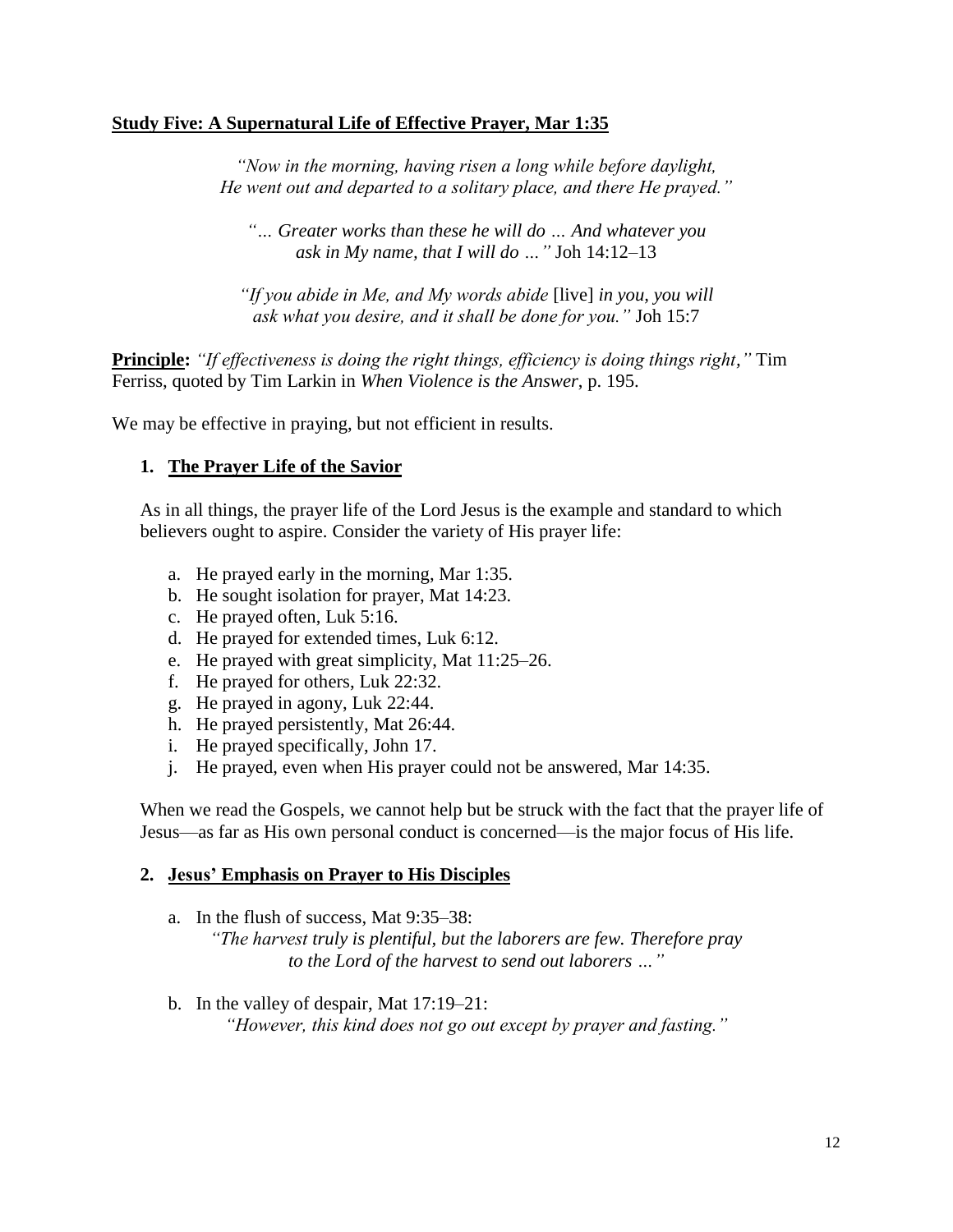c. The key to spiritual greatness, Joh 14:13; 15:7: *"whatever you ask in My name … If you abide in Me, and My words abide in you … ask what you desire …"*

# **3. Persistence is the Way into Powerful Prayer**

*"Ask, and it will be given to you; seek, and you will find; knock, and it will be opened to you."* Mat 7:7

*"Then He spoke a parable to them, that men always ought to pray and not lose heart."* Luk 18:1

Consider Paul in the great shipwreck of Acts 27. While we have no evidence of him laying out the Gospel message (he very well may have), we do have emphasis on his witness through prayer (Act 27:33–35).

*"Prayer is not preparation for the work of God, prayer is the work."* Oswald Chambers *"Prayer moves the Arm that moves the world."* D.L. Moody

## **4. Intercession—the Most Effective Prayer, 1Ti 2:1–7**

Paul exhorts us to pray for all men, without exception. The basis for this exhortation is that God *"desires all men to be saved and to come to the knowledge of the truth,"* and this rests on the truth that Jesus Christ *"gave Himself a ransom for all, to be testified in due time."*

Once again, this text destroys the claims of Calvinism regarding the idea of limited atonement. Scripture clearly says that Christ died for all men, and that God desires the salvation of all (Act 17:30; 1Ti 2:4; 2Pe 3:9). Calvinism is an attempt to explain the plan of salvation from a rationalistic scheme, rather than from clear revelation. Plain and simple statements of the Bible must be cleverly distorted to fit. Any system of theology that must constantly twist or redefine passages is suspect.

## **5. The Intercession of the Spirit, Rom 8:26–28**

This passage is very instructive, in that it teaches two great truths:

- a. First, that the Spirit intercedes while we are praying. We may not know precisely what to pray for, but as we strive to pray according to the will of God (Joh 5:14–15), the Spirit "translates" our prayer to bring it into line with the Father's will.
- b. Not only this, but the Spirit *"helps"* (Rom 8:26a) in an amazing way. The Greek word is *sunantilambano* and has the idea of one who "takes hold with us on the opposite side." It was used of two men lifting a heavy log. Only the Spirit does the "heavy lifting." This single word conveys the two ideas: *"our weaknesses … for we do not know,"* and the fact that the Spirit *"makes intercession … according to the will of God."*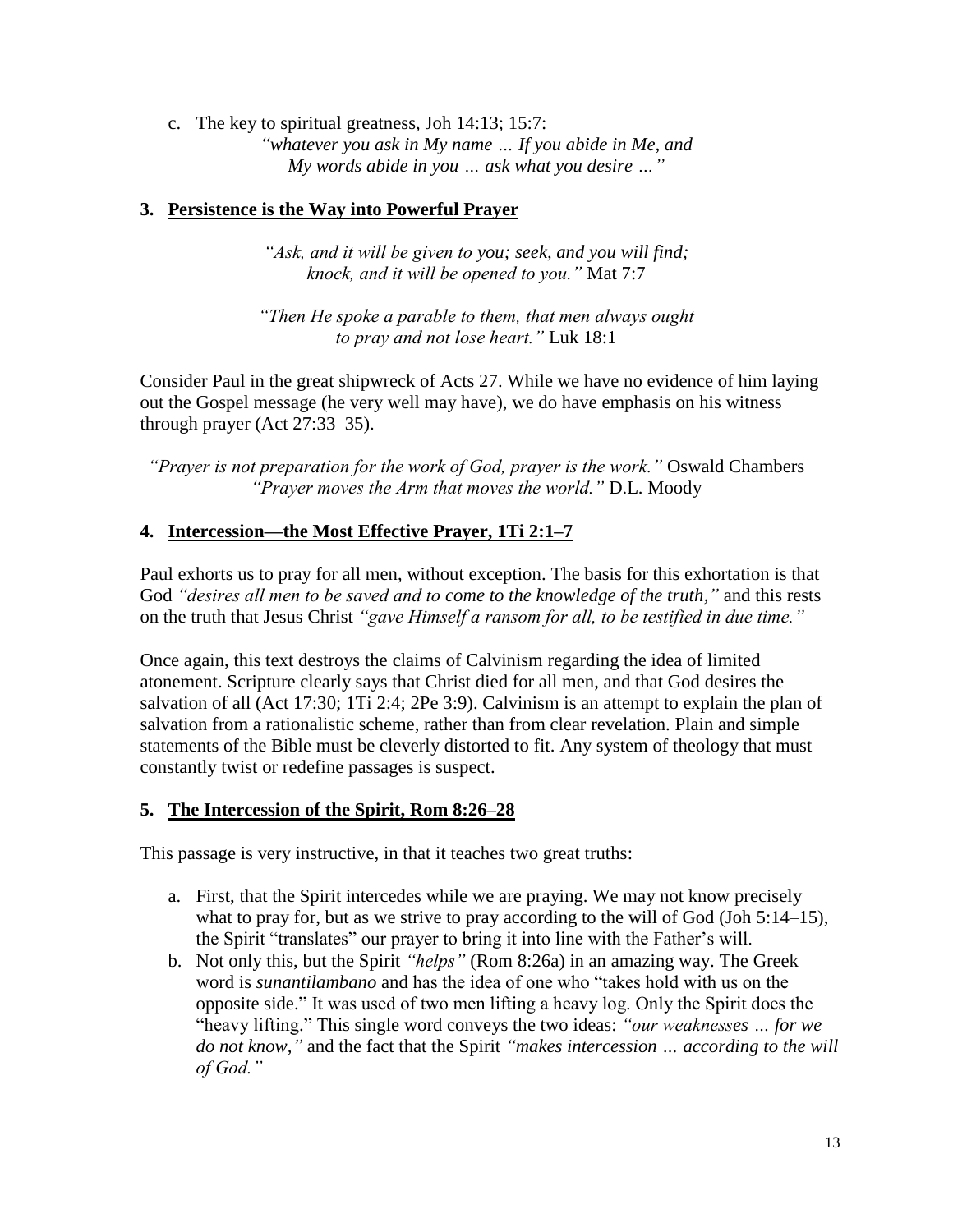## **6. The Intercession of Jesus Christ, Rom 8:34–35**

What Paul speaks of here, in principle, we can see literally in the high-priestly prayer of Jesus in John 17. I would suggest that this was the greatest and most powerful and comprehensive prayer ever recorded, and yet it takes less than three minutes to read it out loud!

In this passage, Paul ties together the past and the present work of the Lord Jesus. In the past, He died for us, securing our eternal salvation. In the present (His Present Session), He intercedes for us both individually and collectively as His Church. This intercession follows the same format as the prayer in John 17: that we be delivered from the evil one, that we be sanctified by His truth, that we be united with Him in spirit so that the world may have a convincing witness and believe in Him.

## **7. Two Perspectives of Intercession, Joh 14:13–16**

This passage is fascinating, because it uses two different words for our prayers and those of Jesus. When Scripture speaks of Jesus' prayers, it uses two different words, with a great distinction of meanings.

In Joh 14:13, Jesus speaks of our prayers when He says, *"whatever you ask in My name."* The Greek word translated *"ask"* is *aiteo*, and it speaks of the request of an inferior to one who is superior. This is logical as we are mere flesh, and we pray to Almighty God.

Yet, down in Joh 14:16, when Jesus says, *"I will pray the Father,"* the word used is *erotao*, a word that means "the request of one who is equal." Jesus spoke to the Father as One who shared His essence. Only in Christ, and when we pray according to His will, can we ever speak to God in this way. The word *aiteo* is never used of the prayers of Jesus.

Interestingly, Luke uses *erotao* of the Pharisee who "requested" Jesus to eat with him (Luk 7:36). This is done to show his inferior conception of His equality with Jesus. You can check this out in *Vine's Expository Dictionary of Old and New Testament Words.*

We have the power to enter into the lives of others—from those near at hand to those around the world—through intercessory prayer. Of all our spiritual powers, this is one of the greatest.

How often do we use it?

# **Study Six: A Life of Supernatural Words and Deeds**

*"It is the Spirit who gives life; the flesh profits nothing. The words I speak to you are spirit, and they are life."* Joh 6:63

*"Jesus answered them and said, 'My doctrine is not Mine, but His who sent Me. If anyone wills to do His will, he shall know concerning the doctrine, whether it is from God or whether I speak on My own ...'"* Joh 7:16–17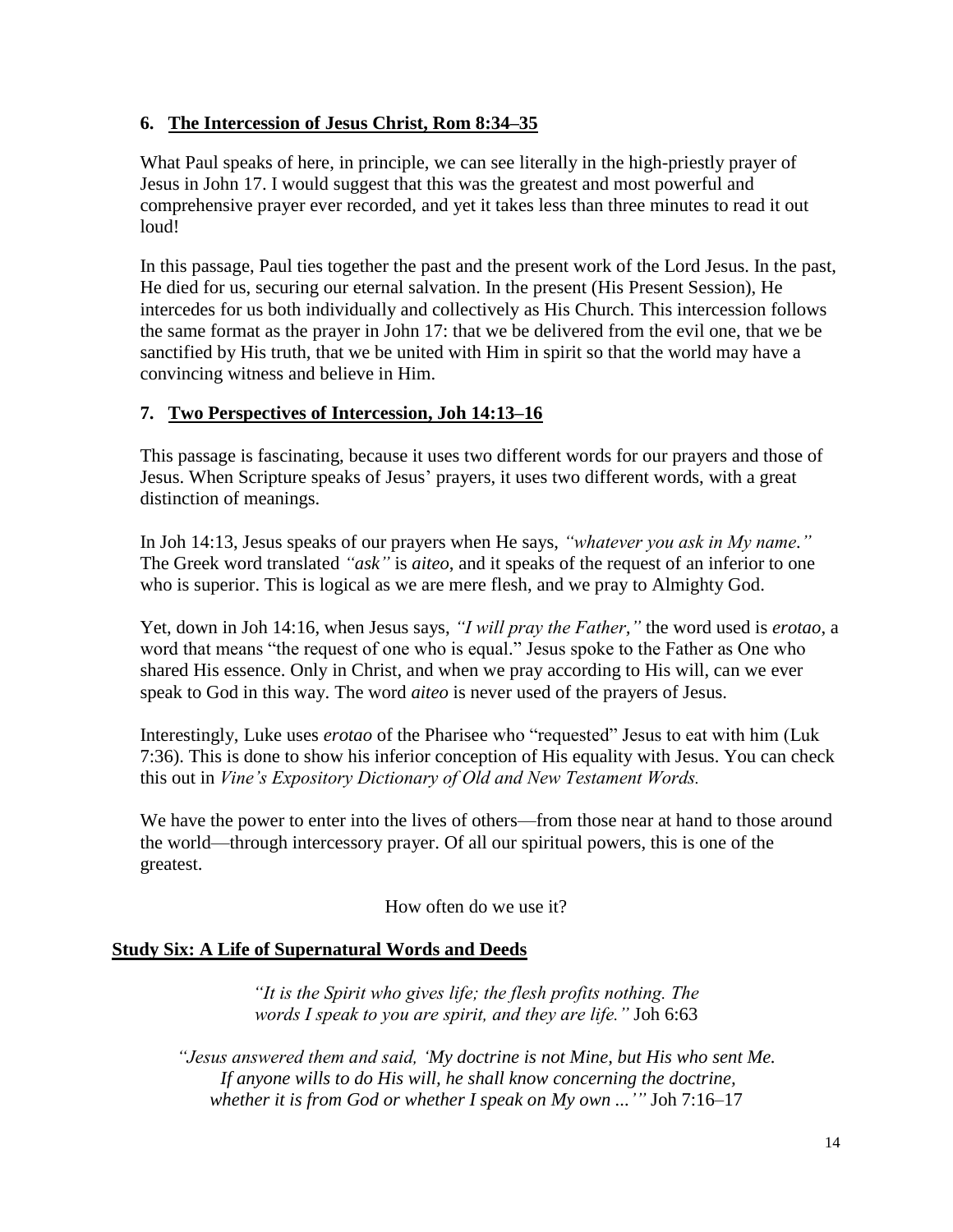## **1. As Exemplified by Jesus**

The Gospels tell us little about Jesus, personally. We do not know what He looked like. What were His favorite foods? How exactly did He dress? What things most delighted Him in His fellowship with men?

What we have recorded are primarily words and deeds, and these were supernatural in every sense. There was nothing in the life of Jesus that was not supernatural in nature.

When He spoke, His concern was for the souls of the people, and their eternal destiny, as with the woman at the well (Joh 4:10–14). When He acted, His deeds matched His words in every instance, as with the woman taken in adultery (Joh 8:1–12). His aim was always to meet the needs of men with the provisions of God's grace.

# **2. His Purpose for the Believer**

What we see revealed about the life of Jesus Christ should be the aim of our own lives. Just because we cannot hope to fulfill this goal perfectly is no excuse not to "aim for the stars." Since I was a boy, I have always loved the motto of the State of Kansas: *"To the stars through difficulty"* (*Ad Astra Per Aspera*). As Christians, we accept only Jesus Christ as our standard of living, speaking, and acting. We all know we will never "fully" measure up. As Paul said in Phi 3:13–14:

> *"Brethren, I do not count myself to have apprehended; but one thing I do, forgetting those things which are behind and reaching forward to those things which are ahead, I press* [on] *toward the goal for the prize of the upward call of God in Christ Jesus."*

# **3. A Life of Spiritual Power**

God has made provision for each one of us to live a life of supernatural power and impact. Our heavenly Father has not overlooked a single one of us. While we each have a different part in His plan, different gifts and capabilities, we all share in the same provisions of His power.

## a. The Power of His Word

*"Therefore I … do not cease to* [pray] … *that the God of our Lord Jesus Christ … may give to you the spirit of wisdom and revelation in the knowledge of Him … that you may know … what is the exceeding greatness of His power toward us who believe ..."* Eph 1:15–19

It is worth reading and pondering on this entire section. The gist of Paul's opening prayer is that through the Word of God and the spiritual illumination which we are given to understand it, we come to know the Lord Jesus Christ and partake of His resurrection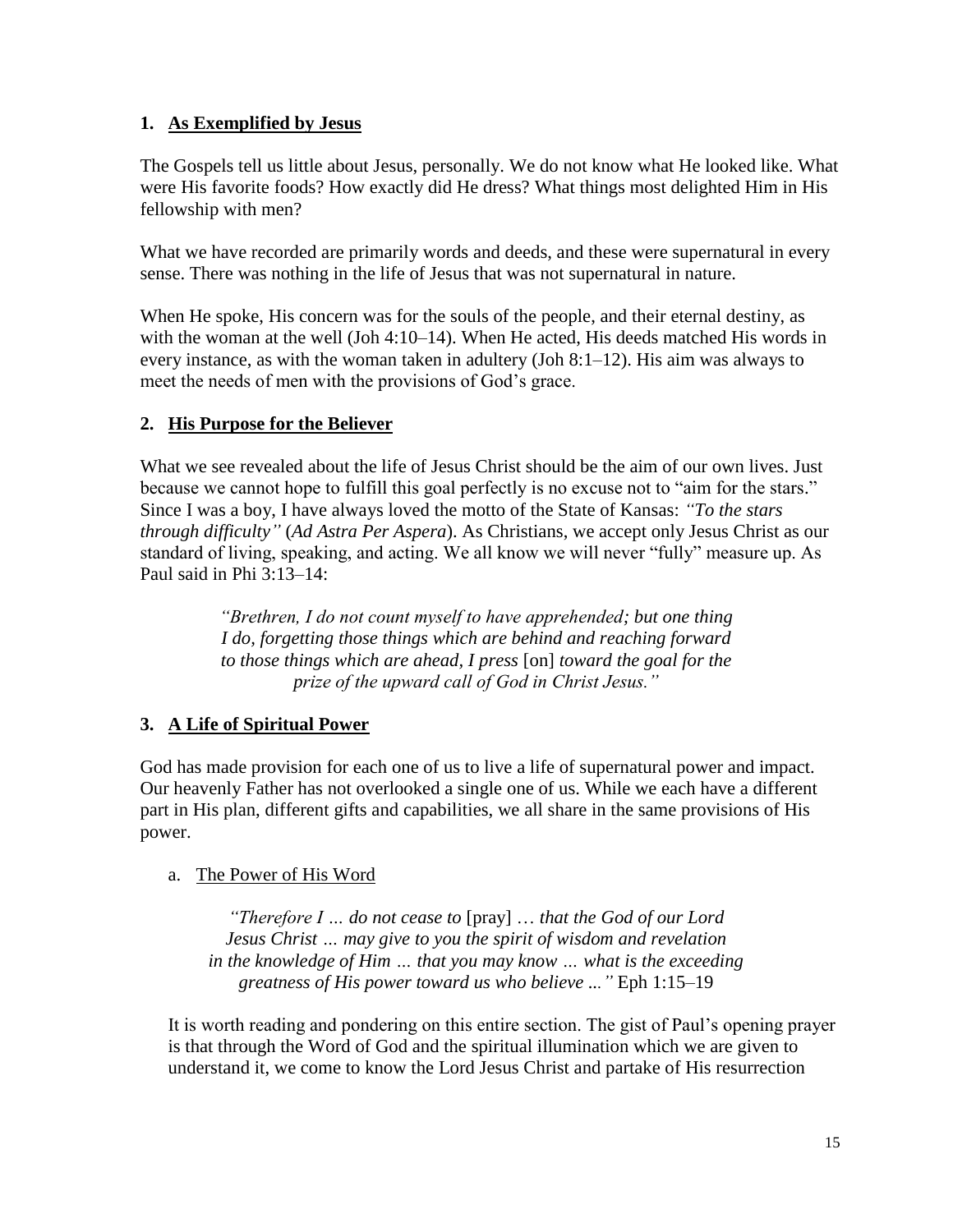power. It is God's will for every single believer to participate in this power through consistent spiritual growth and maturity.

## b. The Power of His Spirit

*"For this reason I bow my knees to the Father of our Lord Jesus Christ … that He would grant you … to be strengthened with might through His Spirit in the inner man, that Christ may dwell in your hearts through faith* [Joh 14:21–23—fulfilled] … *to know the love of Christ … according to the power that works in us."* Eph 3:14–20

This is the second part of Paul's prayer in Ephesians: the first part for enlightenment (Eph 1:15–21), the second part for enablement (Eph 3:14–19). The focal point of the prayer is power, the means is by learning His Word, and then by submitting to His Spirit. Every child of God has the potential to impact his or her world by utilizing the power of God made available to us through the amazing resources of His grace (Eph 1:3).

> Is the power of God at work in your life? If not, the problem lies in one of two areas: ignorance of His Word, or resistance to His Spirit.

## **Study Seven: Supernatural Way of Thinking/Humility, Phi 2:5–9**

*"He must increase, but I must decrease."* Joh 3:30

# **1. The Humility of Jesus Christ**

*"Take My yoke upon you and learn from Me, for I am gentle and lowly in heart, and you will find rest for your souls."* Mat 11:29

How amazing that the God who created everything would come in the Person of a humble shepherd! The humility of Jesus in every interaction with men is astounding. If we could quantify or prioritize the qualities that made Jesus what He is in the Gospels, I think it would be a toss-up between humility and love. And in reality, there can be no love without true humility.

The following is an excerpt from the book *The Beauty of Holiness* by Andrew Murray, pp. 13–14.

*"I am in the midst of you as he that serveth.* Luke 22:26

*"In the Gospel of John, we have the inner life of our Lord laid open for us … Though the word "humble" does not occur, we shall nowhere in Scripture see so clearly wherein His humility consisted … The 'not I' in which Paul expresses his relation to Christ, is the very spirit of what Christ says of His relation to the Father.*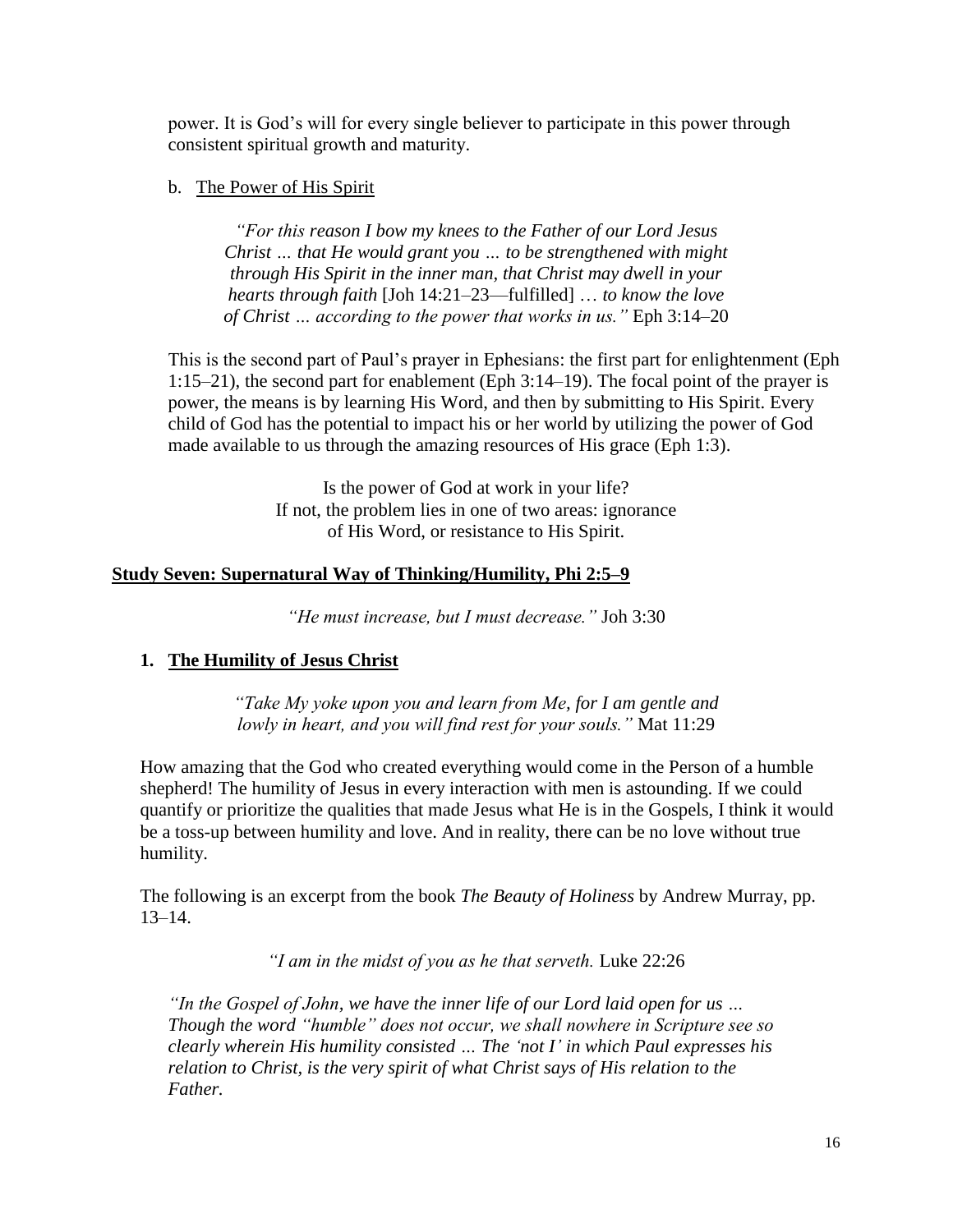*"The Son can do nothing of Himself. John 5:19*

*"I can of Myself do nothing. John 5:30*

*"I am come not to do My own will. John 5:38*

*"My teaching is not mine. John 7:16*

*"I am not come of myself. John7:28*

*"I have not come of myself, but He sent Me. John 8:42*

*"I seek not My own glory. John 8:50*

*"The words that I say, I speak not from Myself. John 14:10*

*"The word which you hear is not Mine. John 14:24*

*"These words open to us the deepest roots of Christ's life and words. It is this: He was nothing, that God might be all,"* Andrew Murray.

#### **2. The Humility of Paul**

*"Let this mind be in you which was also in Christ Jesus."* Phi 2:5

Paul based his own humility, and that which he exhorted others to have, on the greatest example of humility ever seen on this earth.

It was in following the ideal of Christ that Paul humbled himself to such a degree (see Phi 3:7–14). In fact, the longer he lived and served, the deeper his humility became. Consider the three following self-evaluations of the apostle:

- a. *"For I am the least of the apostles …"* 1Co 15:9, AD 56.
- b. *"To me, who am less than the least of all the saints,"* Eph 3:8, AD 60.
- c. *"This is a faithful saying and worthy of all acceptance, that Christ Jesus came into the world to save sinners, of whom I am chief,"* 1Ti 1:15, AD 62.

The longer he lived, the more he grew, the smaller he became in his own eyes.

#### **3. Humility Demonstrated by Timothy, Epaphroditus, Phi 2:19–30**

Paul's example had an impact on those who were his disciples and fellow-workers. Timothy and Epaphroditus both exhibited advanced attitudes of humility. Of Timothy, and of him alone, Paul was able to say:

*"For I have no one like minded, who will sincerely care for your state. For all seek their own, not the things which are of Christ Jesus."* Phi 2:20–21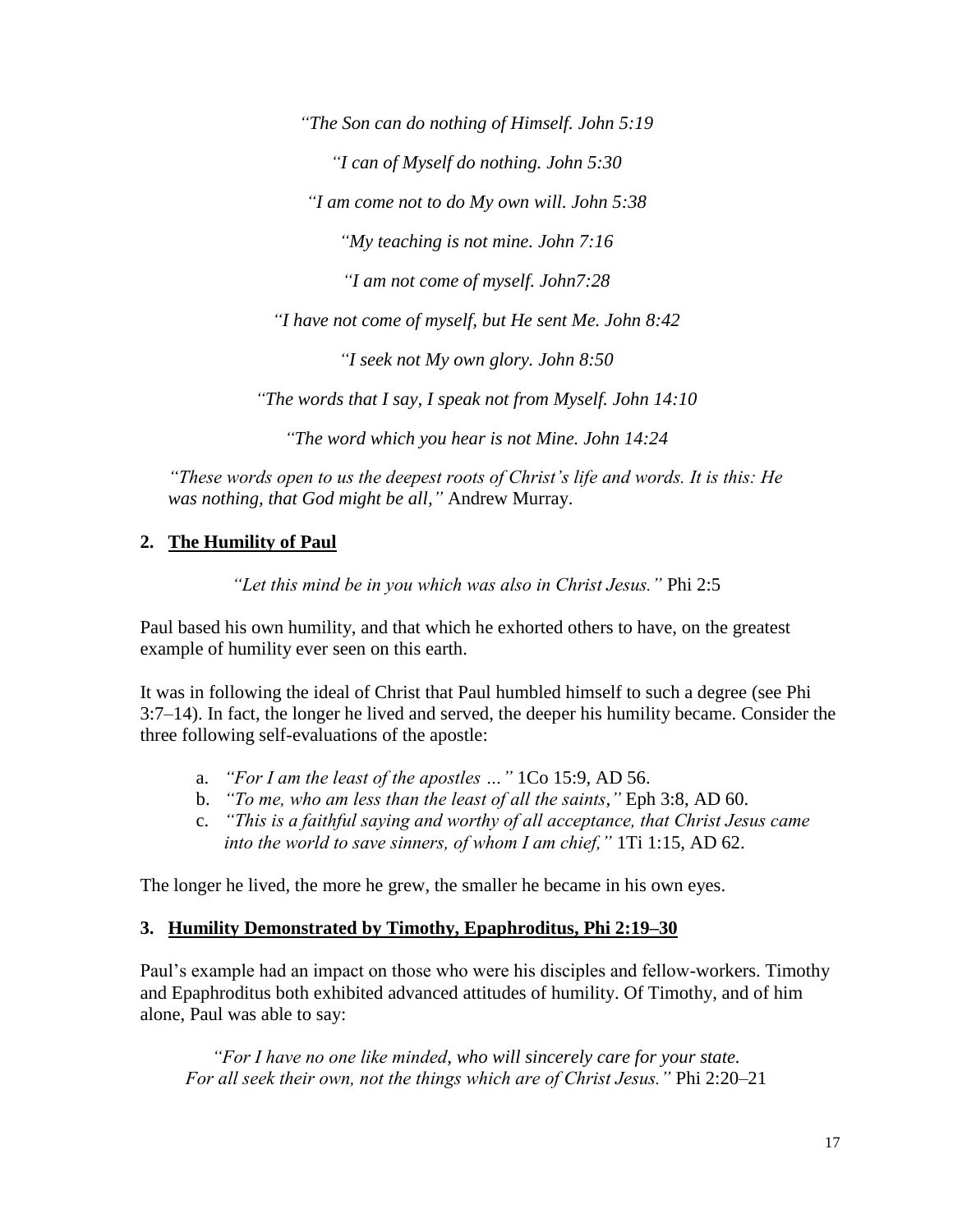Then, Epaphroditus (who may be one and the same with Epaphras, Col 1:7; 4:12), of whom Paul could say:

> *"Receive him therefore in the Lord with all gladness, and hold such men in esteem; because for the work of Christ he came close to death, not regarding his life, to supply what was lacking in your service toward me."* Phi 2:29–30

# **4. The Law of Humility, Jam 4:10; 1Pe 5:5–6**

*"Humble yourselves … and He will lift you up."*

The only way up in God's economy is down. We must learn the lesson of John the Baptist, that *"He must increase, but I must decrease,"* Joh 3:30.

#### **The Five Steps of Spiritual Success or Failure**



Every day, we choose the path we will take; and in the accumulation of our attitudes and actions, we either advance or retreat in the spiritual life.

#### **Study Eight: The Miraculous Life has a Supernatural Impact on Others**

*"The people were astonished at His teaching, for He taught them as one having authority, and not as the scribes."* Mat 7:28–29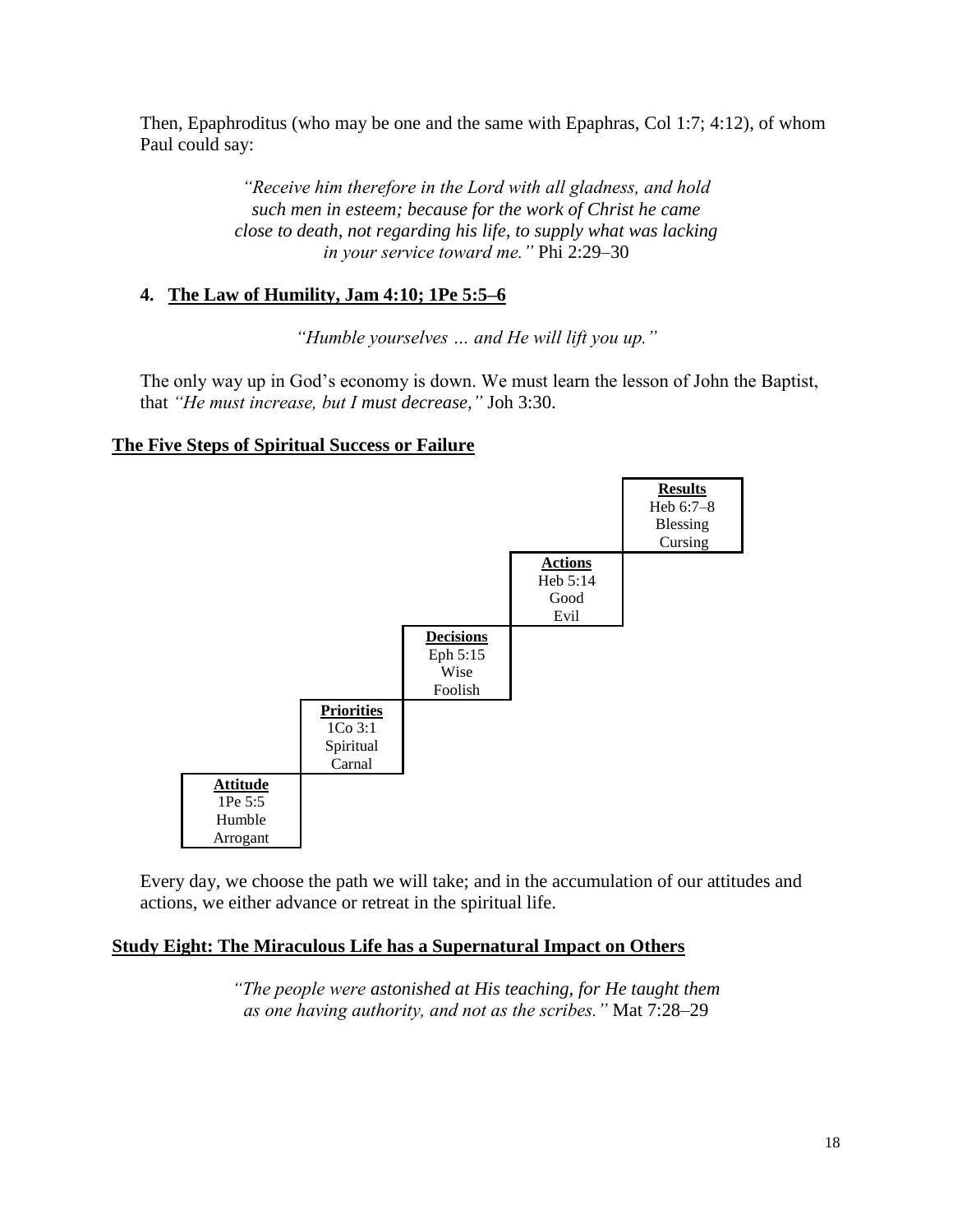### **The Authority of Jesus**

Certainly, Jesus had the authority, as not only the very Author of Moses' Law, who wrote it in stone with His finger (Exo 31:18), but He is also the Living Word of God made flesh (Joh 1:14). No preacher could ever approach this authority!

Yet, another aspect of His contrast with the scribes was that He spoke out of love for the people, with compassion for their needs (Mat 9:36), and from a humble, sacrificial heart (Mat 11:29). He was non-judgmental (Joh 8:15; Mat 7:1); He was not motivated by any gain for Himself and spoke only to draw men and women into a right relationship with God.

#### **Deeds that Matched His Words**

*"He who is without sin among you, let him throw a stone at her first."* Joh 8:7

In the incident with the woman taken in adultery, all of the above—His authority, love, compassion, and self-sacrifice—are evident. It cost Him to undertake on the woman's behalf. In demanding the "sinless" to cast the first stone, He re-affirmed His earlier teaching, found in Mat 7:3–5, about dealing first with the beam in your own eye. Everywhere He went, He created waves because He represented the power most foreign to this world—the matchless grace of God!

#### **Impact from Obscurity**

It is not necessary to "make a name" or "be someone of note" to have such impact in the world. What is necessary is to be transformed—by the Spirit and the Word of God—into a reflection of Jesus Christ, however imperfect. Greatness of soul cannot fail to have an impact.

*"He who rules his spirit* [is greater] *than he who takes a city."* Pro 16:32

The very presence of the godly, Christ-like believer—the combination of conduct, words, and deeds, the unmistakable fragrance of genuine humility—cannot fail to impress on others the reality of one who has been with Jesus Christ.

> *"Now when they saw the boldness of Peter and John … they marveled. And they realized that they had been with Jesus."* Act 4:13

## **The Field of Battle**

*"You therefore must endure hardship as a good soldier of Jesus Christ."* 2Ti 2:3

How willing are we to endure real hardship, to bear the heavier part of the load, in all our earthly relationships? Consider five Christ-like areas that would change our lives—not to mention the lives of others: